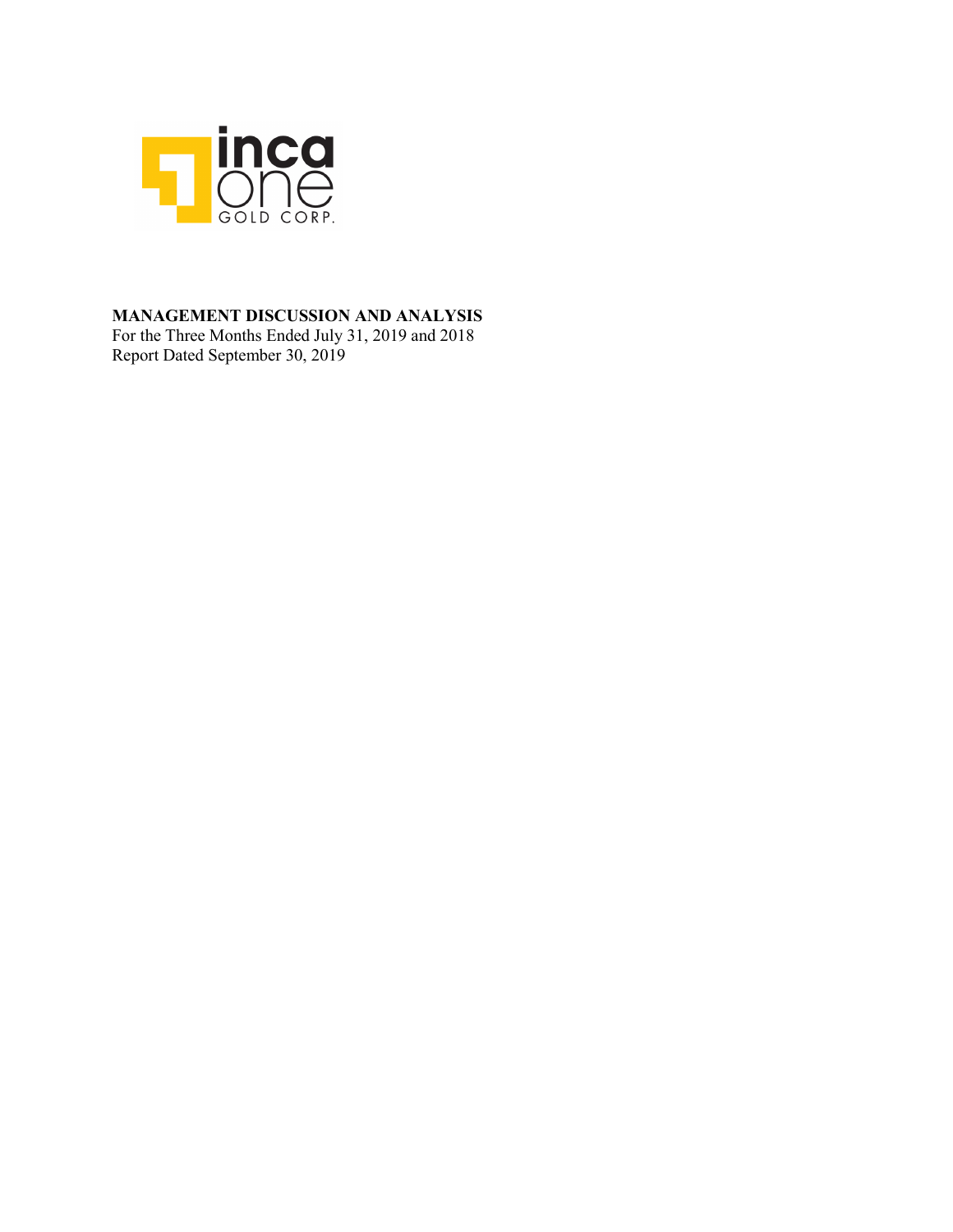Management Discussion & Analysis For the Three Months Ended July 31, 2019, and 2018

This Management's Discussion and Analysis ("MD&A") of Inca One Gold Corp. (the "Company" or "Inca One") has been prepared by management as of September 30, 2019 and should be read in conjunction with the Company's unaudited condensed interim consolidated financial statements for the Three Months Ended July 31, 2019 and 2018 and the related notes thereto. This MD&A has been reviewed and approved by the Board of Directors of the Company. Unless otherwise specified, all financial information has been prepared in accordance with International Financial Reporting Standards ("IFRS") as issued by the International Accounting Standards Board. All dollar amounts herein are expressed in United States Dollars unless stated otherwise. During the quarter ended July 31, 2018, the Company changed its presentation currency to the United States Dollar. References to CAD\$ are to Canadian dollars and references to restated ("Restated") financial information are to amounts previously reported in Canadian dollars.

This MD&A contains forward-looking statements and should be read in conjunction with the risk factors described in "**Risks and Uncertainties**" and "**Cautionary Statement on Forward-Looking Information**" at the end of this MD&A.

### **Description of the Business**

Inca One was incorporated on November 9, 2005 and is in the business of developing mineral processing operations in Peru, to service government permitted small scale miners. In recent years the Peruvian government instituted a formalization process for informal miners as part of its efforts to regulate their activities. The Company, has two Peruvian gold milling facilities ("Chala One" and "Kori One") with a total permitted capacity of 450 tonnes per day ("TPD") and has been in commercial production since 2015. The Company purchases high-grade gold mill feed from legally recognized Peruvian small scale miners and processes the material for the export and sale of gold doré and refined gold.

Inca One is listed on the TSX Venture Exchange (the "TSX-V") under the symbol "IO", on the Frankfurt Stock Exchange under the symbol "SU9.F", and the Santiago Stock Exchange Venture under the symbol "IOCL".

Inca One's vision is to become the largest, undisputed ore processor of choice in Peru, while maintaining its uncompromising guiding principles while it grows. This vision will be achieved through:

- Continuing to increase purchases of high-grade gold mill feed;
- The acquisition and development of mineral concessions that could be mined by contract miners and that would provide long-term supply to Chala One and Kori One; and
- Pursuing growth via merger and acquisition, including additional mineral processing operations.

### **Key Period Definitions (used below)**

- three months ended July 31, 2019 (**"the Quarter" or "Q1 2020"**);
- three months ended April 30, 2019 (**"Q4 2019"**);
- three months ended January 31, 2019 (**"Q3 2019"**)
- three months ended October 31, 2018 (**"Q2 2019"**)
- three months ended July 31, 2018 (**"Q1 2019"**);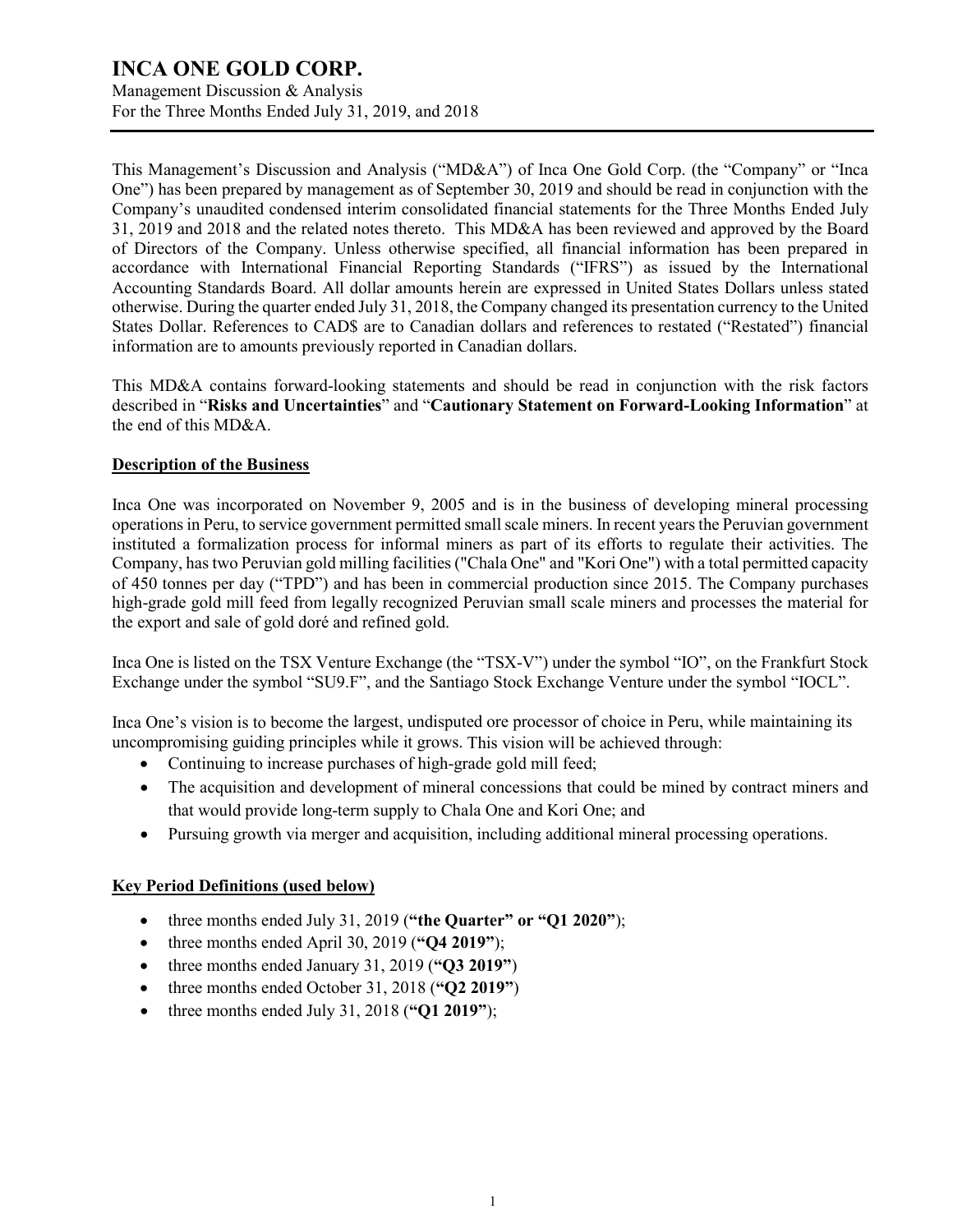Management Discussion & Analysis For the Three Months Ended July 31, 2019, and 2018

### **First Quarter 2020 Highlights and Key Business Developments**

- During the Q1 2020, the Company processed 10,741 tonnes, which represents a decrease of 3,631 tonnes when compared to 14,372 processed during Q4 2019. The daily production averages during Q1 2020 was 117 TPD, which represents a decrease of 44 TPD when compared with the 161 TPD average of Q4 2019.
- Gold sales during Q1 2020 totaled 4,192 ounces, which represents a decrease of 2,128 ounces compared to 6,320 ounces sold in Q4 2019, however the Company had inventory of 2,295 ounces of gold doré in inventory pending final processing at the refinery at the end of the Quarter. Total revenues for Q1 2020 were \$5.5 million, a decrease of \$2.9 million when compared to Q4 2019 of \$8.4 million.
- During Q1 2020, the Company received a VAT refund of approximately \$2.4 million related to VAT paid for the construction of Kori One in 2015. Approximately \$1.2 million of the refund is payable to Equinox Gold Corp.
- During Q1 2020, the Company recruited an experienced management team in Peru to lead the operations and ore buying teams.
- The company completed a \$0.3 million expansion of the Kori One tailings facility, which added tailings capacity to support processing of approximately 150 TPD for the next 2.5 years.

| <b>Quarter over Quarter</b><br>highlights                | Q1<br>$2020^{(2)}$ | Q <sub>4</sub><br>$2019^{(2)}$ | Q3<br>$2019^{(2)}$ | Q <sub>2</sub><br>$2019^{(1)}$ | Q1<br>2019 | Variance<br>$\frac{0}{0}$<br>Q1 2020<br>to Q4<br>2019 | Variance<br>$\frac{0}{0}$<br>Q1 2020<br>to Q1<br>2019 |
|----------------------------------------------------------|--------------------|--------------------------------|--------------------|--------------------------------|------------|-------------------------------------------------------|-------------------------------------------------------|
| Tonnes processed in period<br>(t)                        | 10,741             | 14,372                         | 16,099             | 15,264                         | 9,404      | $(25.26\%)$                                           | 14.22%                                                |
| Average daily processing<br>volume (t)                   | 117                | 161                            | 175                | 187                            | 102        | $(24.56\%)$                                           | 19.19%                                                |
| Mineral grade processed<br>$(oz/t \text{ gold})$         | 0.55               | 0.54                           | 0.57               | 0.54                           | 0.51       | 2.03%                                                 | 8.56%                                                 |
| Gold production (oz)                                     | 5,419              | 6,830                          | 8,343              | 7,238                          | 4,363      | $(20.66\%)$                                           | 24.20%                                                |
| Gold sold (equivalent oz) $(3)$                          | 4,277              | 6,456                          | 9,339              | 7,409                          | 4,324      | (33.75%)                                              | $(1.09\%)$                                            |
| Gold sold (oz)                                           | 4,192              | 6,320                          | 9,129              | 7,118                          | 4,250      | (33.67%)                                              | $(1.37\%)$                                            |
| Silver sold (oz)                                         | 7,286              | 11,367                         | 16,854             | 24,198                         | 6,491      | $(35.90\%)$                                           | 12.26%                                                |
| Sales revenue $(\$)$                                     | 5,549,466          | 8,413,716                      | 11,574,969         | 8,939,622                      | 5,645,321  | $(34.04\%)$                                           | $(1.70\%)$                                            |
| Cost of goods sold<br>"COGS") $(\$)$                     | 5,982,020          | 7,947,986                      | 10,410,518         | 8,703,606                      | 5,217,138  | $(24.74\%)$                                           | 14.66%                                                |
| Gross operating margin<br>$\text{(deficit)}\text{ }(\$)$ | (432, 554)         | 465,730                        | 1,164,451          | 236,016                        | 428,183    | (192.88%)                                             | $(201.02\%)$                                          |
| Gross operating margin %                                 | $(7.8\%)$          | 5.5%                           | 10.0%              | 2.6%                           | 7.6%       | $(240.81\%)$                                          | (202.77%)                                             |
| Revenue per tonne $(\$)$                                 | 642                | 639                            | 658                | 611                            | 701        | 0.58%                                                 | $(8.32\%)$                                            |
| Cost per tonne $(\$)$                                    | 693                | 603                            | 592                | 595                            | 648        | 14.77%                                                | $6.94\%$                                              |
| Gross margin per tonne $(\$)$                            | (51)               | 36                             | 66                 | 16                             | 53         | (242.86%)                                             | $(194.34\%)$                                          |

### **Operational Highlights - Consolidated**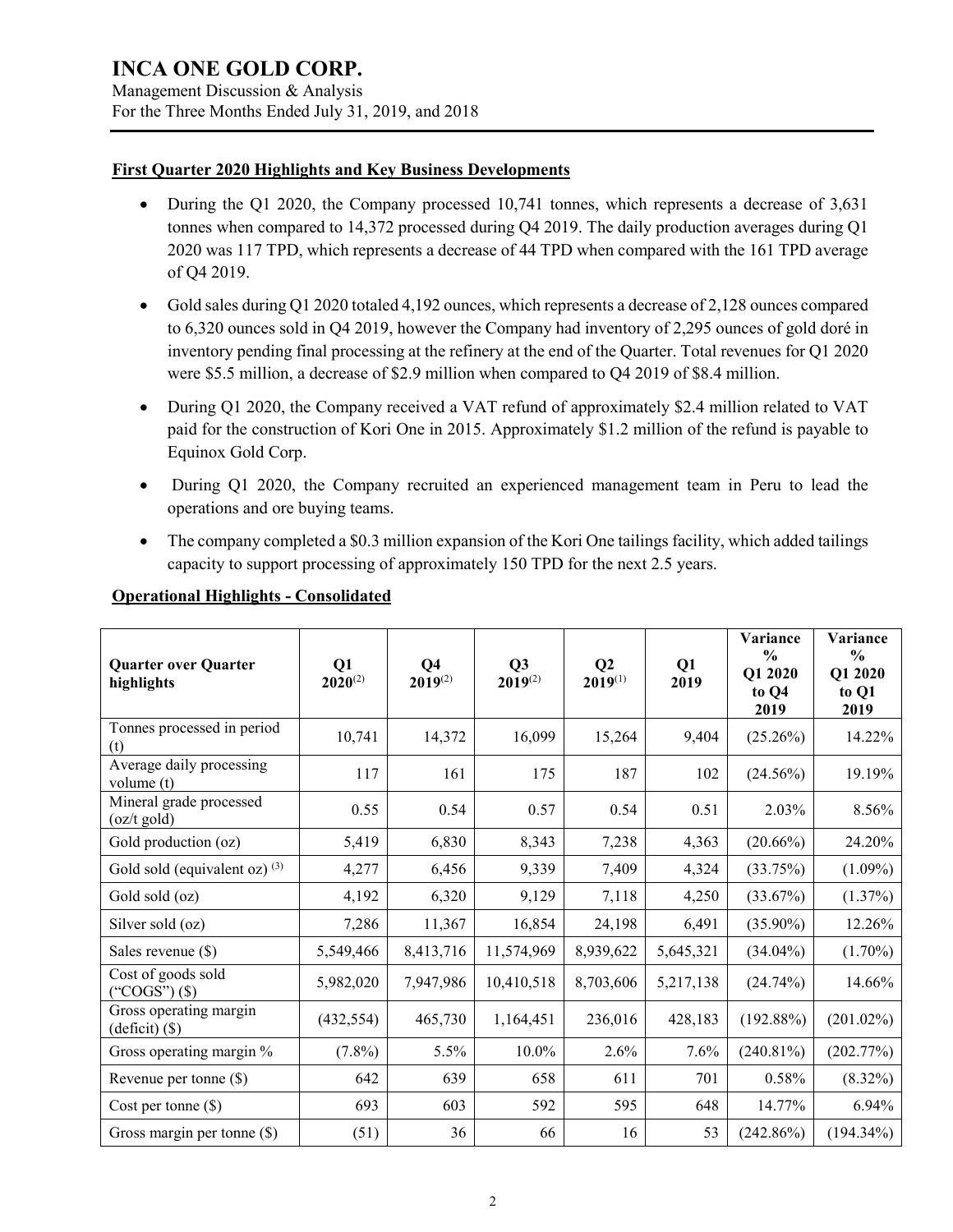Management Discussion & Analysis

| For the Three Months Ended July 31, 2019, and 2018 |  |  |
|----------------------------------------------------|--|--|
|                                                    |  |  |
|                                                    |  |  |
|                                                    |  |  |

| <b>Quarter over Quarter</b><br>highlights             | Q1<br>$2020^{(2)}$ | Q4<br>$2019^{(2)}$ | Q <sub>3</sub><br>$2019^{(2)}$ | $\bf Q2$<br>$2019^{(1)}$ | Q1<br>2019 | Variance<br>$\frac{6}{9}$<br>Q1 2020<br>to $Q4$<br>2019 | Variance<br>$\frac{0}{0}$<br>Q1 2020<br>to Q1<br>2019 |
|-------------------------------------------------------|--------------------|--------------------|--------------------------------|--------------------------|------------|---------------------------------------------------------|-------------------------------------------------------|
| Average gold (equivalent)<br>price per oz sold $(\$)$ | 1,298              | 1,303              | 1,239                          | 1,207                    | 1,306      | $(0.44\%)$                                              | $(0.62\%)$                                            |
| Cost per oz sold $(\$)$                               | 1,399              | 1,231              | 1,115                          | 1,175                    | 1,207      | 13.61%                                                  | 15.92%                                                |
| Gross margin per oz sold $(\$)$                       | (101)              | 72                 | 125                            | 32                       | 99         | (240.28%)                                               | $(202.02\%)$                                          |
| Average London Close price<br>$(\$\)$                 | 1,354              | 1,302              | 1,254                          | 1,205                    | 1,274      | $3.94\%$                                                | 6.28%                                                 |

(1) All amounts in Q2 2019 include amounts of Kori One for the period of August 21 to October 31, 2018 on a 100% basis.

(2) All amounts include amounts of Kori One on a 100% basis.

(3) Actual ounces of gold sold plus an estimate of the equivalent ounces of gold that could be purchased for the equivalent number of silver ounces sold.

## **Future Outlook**

The Company is currently operating at 115 to 150 TPD and has a platform for growth with 450 TPD of permitted capacity, making it the largest publicly listed gold processing company in Peru with respect to permitted capacity.

Production has been lower than expected during Q1 2020, due to delayed deliveries as a result of the extended rainy season which has now ended. Finally, deliveries from our mining partners are starting to improve and production is expected to increase in the coming months. The Company is well-capitalized and has excess capacity to make up for lost production during recent months.

The Company believes that it can ramp up production to 200 to 250 TPD at current gold prices and at the same time allow for organic growth. The Company is optimistic that the operations at both Chala One and Kori One will continue to grow and achieve ongoing profitability.

The Company is continuing its efforts to reduce costs and is looking at options for a centralized purchasing team and a restructuring of the Peruvian entities to maximize efficiencies and minimize taxes.

In addition to the cost savings, the Company believes that having Equinox Gold Corp. as a significant and supportive long-term shareholder will enhance Inca One's scale and capital markets profile. Equinox is a leader in the mining space and now holds approximately 19.99% of the common shares of the Company.

Additionally, the Company has recruited key management personnel as part of its plan to improve the organizational capability within Inca One as it pushes to increase throughput and grow the business. These appointments are:

### Ivan Salas – Country Manager Peru

Ivan has more than 12 years of managerial achievements directing and accelerating the growth in transnational companies operating in Peru. He is an executive with proven experience in business management and has a Master's in Business Administration, International Diploma in Marketing and is a Chemical Metallurgist. Most recently Ivan was the Commercial Director - Energy and Resources for Sodexo in Lima, Peru working in energy and resources (mining, gas, oil and power generation). Prior to this, he was the Country Manager for the Achilles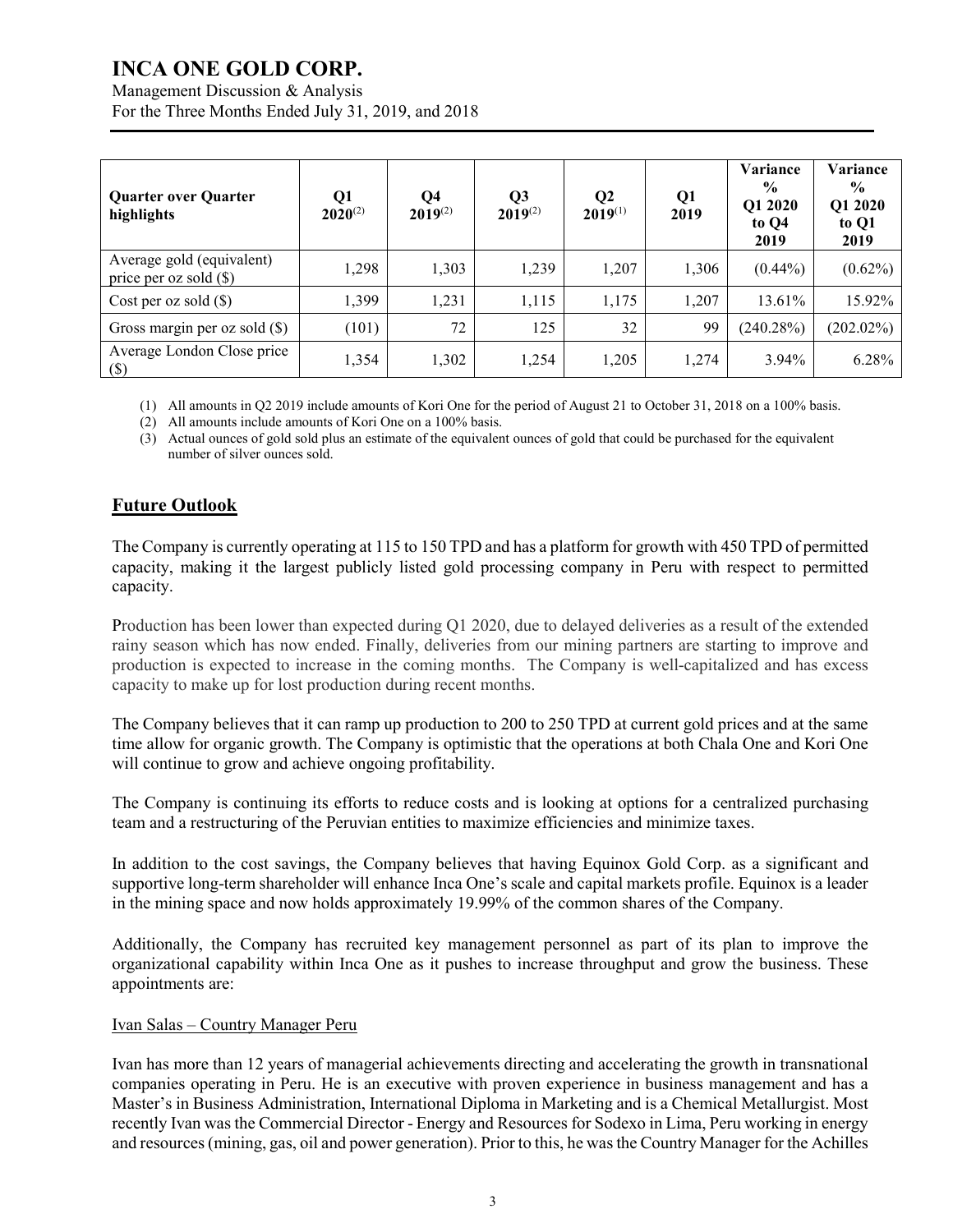Management Discussion & Analysis For the Three Months Ended July 31, 2019, and 2018

Group, focusing on risk management in the supply chain for mining companies in the hydrocarbon and industrial gases industry.

### Jimmy Chu – Global Director of Trading

Jimmy has over 10 years of professional experience in commercial, logistics and financial areas for large scale multinational companies, including the metal trading business, servicing small and medium mining companies in Peru and Ecuador. Most recently Jimmy was a Metals Trader for IXM Trading (a Louis Dreyfus company) in Lima, Peru.

### **Selected Quarterly and Annual Information**

The following selected financial data with respect to the Company's financial condition and results of operations has been derived from the unaudited condensed interim consolidated financial statements of the Company for the Three Months Ended July 31, 2019 and 2018 and from the audited consolidated financial statement for the year ended April 30, 2019 as applicable. The selected financial data should be read in conjunction with those financial statements and the notes thereto.

|                                                 | Three Months Ended   |                |               |
|-------------------------------------------------|----------------------|----------------|---------------|
|                                                 | <b>July 31, 2019</b> | April 30, 2019 | July 31, 2018 |
|                                                 | S                    |                |               |
| Revenue                                         | 5,549,466            | 8,413,716      | 5,645,321     |
| Cost of goods sold                              | (5,982,020)          | (7,947,986)    | (5,217,138)   |
| Gross margin (deficit)                          | (432, 554)           | 465,730        | 428,183       |
| Finance and other income (expense), net         | (416, 462)           | 94,632         | (96,682)      |
| Net income (loss) for the period                | (1,439,302)          | 1,204,566      | (186, 479)    |
| Net income (loss) per share (basic and diluted) | (0.01)               | 0.00           | (0.00)        |
| Other comprehensive loss                        | (1,585,462)          | 1,148,102      | (129, 891)    |

|                             | Three Months Ended   |                |               |
|-----------------------------|----------------------|----------------|---------------|
|                             | <b>July 31, 2019</b> | April 30, 2018 | July 31, 2018 |
|                             |                      |                |               |
| Total assets                | 24,175,991           | 24,057,897     | 8,597,041     |
| Total current liabilities   | 9,412,584            | 7,982,730      | 2,784,438     |
| Total long term liabilities | 7,344,978            | 7,091,690      | 2,713,920     |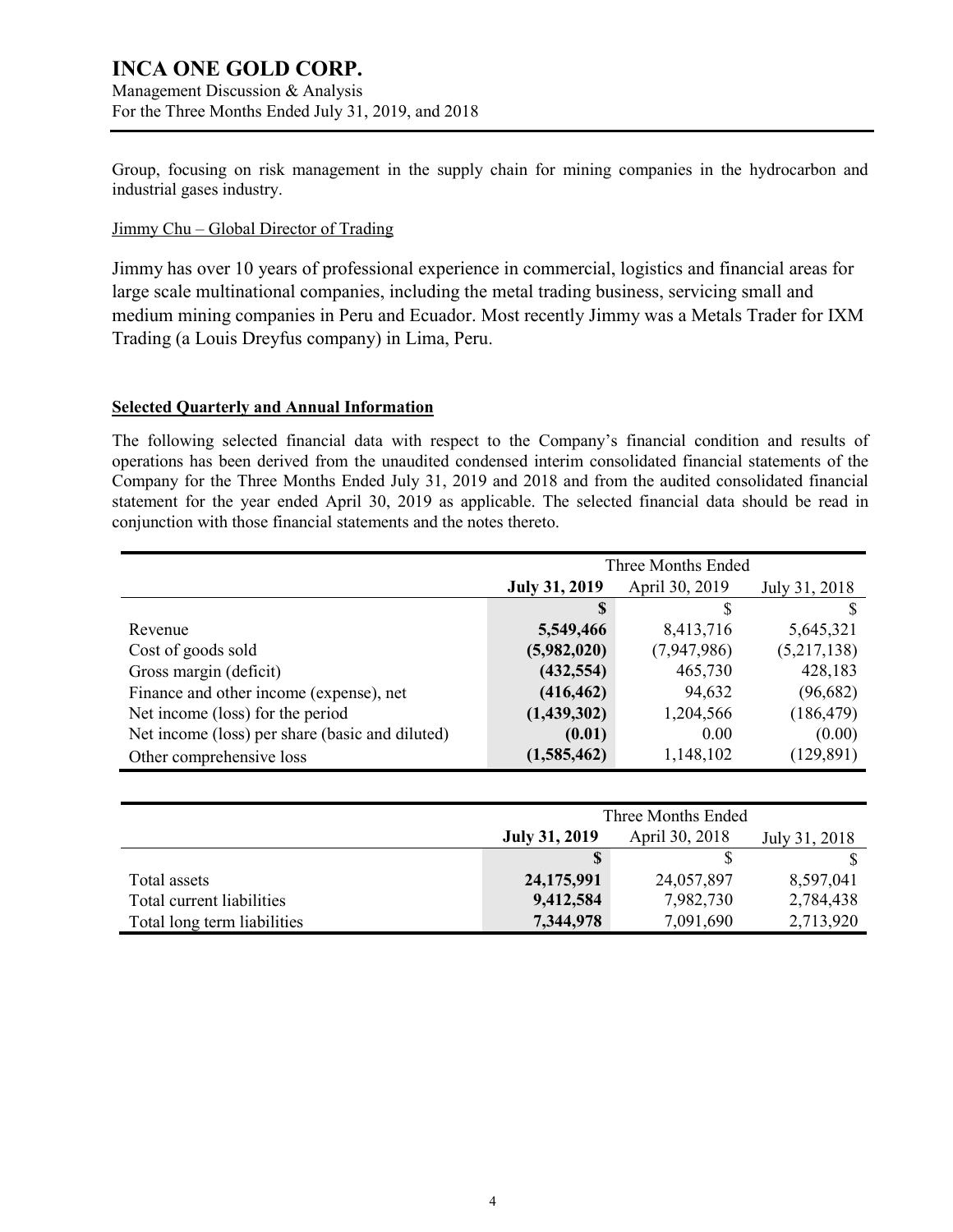The following table sets out selected quarterly financial data from the Company's unaudited quarterly financial statements for the last eight quarters.

| Quarter ended                   | Working<br>capital<br>(deficiency) | <b>Total assets</b> | Long term<br><b>liabilities</b> | Net income<br>(loss) | <b>Basic loss</b><br>per share |
|---------------------------------|------------------------------------|---------------------|---------------------------------|----------------------|--------------------------------|
|                                 |                                    | S                   | \$                              |                      |                                |
| <b>July 31, 2019</b>            | 2,259,771                          | 24,175,991          | 7,344,978                       | (1,439,302)          | (0.01)                         |
| April 30, 2019                  | 3,417,245                          | 24,057,897          | 7,091,690                       | 1,204,566            | 0.00                           |
| January 31, 2019                | 3,695,305                          | 21,251,543          | 8,522,216                       | 29,793               | 0.00                           |
| October 31, 2018                | 3,010,284                          | 21,094,908          | 8,337,432                       | (1,132,371)          | (0.00)                         |
| July 31, 2018                   | 727,893                            | 8,597,041           | 2,713,920                       | (186, 479)           | (0.00)                         |
| April 30, 2018 <sup>(1)</sup>   | 776,225                            | 9,468,096           | 2,788,264                       | (1,112,921)          | (0.01)                         |
| January 31, 2018 <sup>(1)</sup> | (1,576,040)                        | 8,976,399           | 513,478                         | (879, 833)           | (0.01)                         |
| October 31, 2017 <sup>(1)</sup> | (2,493,913)                        | 7,858,765           | 505,250                         | (742, 652)           | (0.01)                         |

(1) Amounts previous to Q1 2019 have been Restated to United States dollars

### **Results of Operations**

### **Three months ended July 31, 2019 compared to three months ended July 31, 2018**

Revenue for Q1 2020 was \$5.5 million (Q1 2019 - \$5.6 million), and cost of goods sold was \$6 million (Q1 2019 – \$5.2 million) resulting in a gross operating deficit of \$0.4 million (Q1 2019 – gross operating margin of \$0.4 million). The gross operating margin decreased mainly due to the combination of a lower amount of gold ounces sold to 4,277 when compared to 4,324 in Q1 2019 and the decrease of \$104 in the gross margin per ounce (Q1 2020 deficit of \$51 per ounce sold compared to Q1 2019 gross margin of \$53 per ounce sold). Gross margin decreased due to the increase in fixed costs associated with operating both the Kori One and Chala One plants compared to the previous year when he Company was only operating the Chala One plant.

During Q1 2020, the Company reported a net loss of \$1.4 million, a decrease of \$1.2 million compared to a net loss of \$0.2 million during Q1 2019. This change is partially explained by the combination of the decrease in operating margin of \$0.8 million, the increase of \$0.05 million in business development expenses and the increase of \$0.35 million in finance expenses due to:

- The increase \$0.2 million in fair value adjustments of the financial liabilities contracted on August 21, 2018 as result of the acquisition of Anthem United, and
- The increase of \$0.15 million of expenses attributable to the fair value adjustment of the Company's financial liabilities.

### **Liquidity and Capital Resources**

As at July 31, 2019, the Company financed its operations and met its capital requirements primarily through the re-investment of operational cash flows from the Chala One and the Kori One plants.

The Company had cash of \$2.5 million at July 31, 2019, representing an increase of \$0.7 million compared to a cash of \$1.8 million as at April 30, 2019 and working capital of \$2.3 million at July 31, 2019 representing decrease of \$1.1 million when compared to a working capital of \$3.4 million as at April 30, 2019.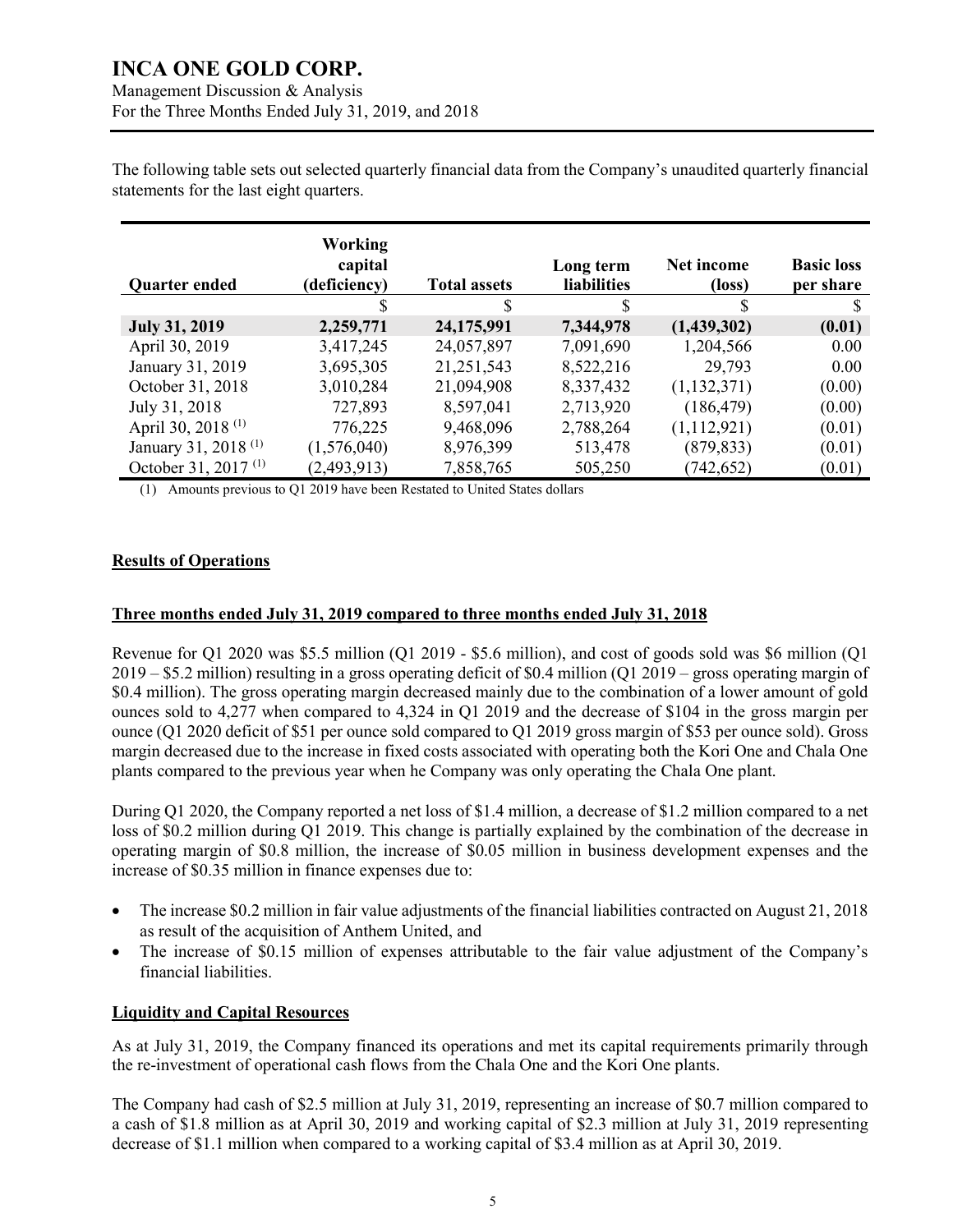Management Discussion & Analysis For the Three Months Ended July 31, 2019, and 2018

Management intends to continue funding operations, administration, debt and debt service costs and any capital requirements with the proceeds of the sale of gold doré and refined gold from the Company's Chala One and Kori One plants. If required and depending on the strength of the junior resource markets, the Company will continue to be dependent on its capital resource's to cover any deficiencies in working capital.

### *Contractual Liabilities as a result of the Acquisition of Anthem United*

As a result of the acquisition of Anthem and Kori One, the Company issued Promissory Notes payable to Equinox as follows:

- CAD\$7.5 million payable to Equinox in three equal payments of CAD\$2.5 million on the first, second and third anniversaries of the completion of the Purchase Agreement to be paid in cash or Inca One Shares at the discretion of Inca One, based on the higher of CAD\$0.065 per share and the preceding 20-day volumeweighted average price of Inca One Shares, subject to Equinox's ownership of Inca One Shares not exceeding 19.99% of the outstanding Inca One Shares (the "Equinox Ownership Limit").
- CAD\$1.5 million payment to Equinox in cash on the second anniversary of the completion of the Purchase Agreement.

As part of the transaction the Company also agreed to the following contractual obligations:

- Payment of an amount equal to 50% of the Historical IGV recovered prior to the fifth anniversary of the Closing Date. During Q1 2020, the company recovered approximately \$2.4 million of Historical IGV, of which approximately \$1.2 million is payable to Equinox in September 2019.
- Payment in cash to Equinox on or before the third anniversary of the completion of the Purchase Agreement for the difference between the amount of working capital at closing and \$3 million. Anthem's working capital at such date was approximately \$3.7 million, and therefore the estimated amount payable is \$0.7 million payable on August 21, 2021.

Subsequent to Q1 2020, the first payment of CAD\$2.5 million was due on August 21, 2019 for which the Company exercised its share payment election and issued 1,607,328 shares at \$0.065 per share as partial payment of the installment. Due to the Equinox Ownership Limit, this was the maximum number of shares that the Company could issue. The Company has an additional obligation of 36,854,210 shares at \$0.065 per share to satisfy the first installment payment and will do so when Equinox's ownership is reduced below 19.99%.

### Share Issuances

On August 21, 2019 the Company issued 1,607,328 shares as partial payment of the installment due to Equinox as part of the consideration for the acquisition of Anthem United Inc.

### **Summary of Outstanding Share Data**

As at the date of this MD&A, the Company had 264,517,440 common shares issued and outstanding, 20,612,857 share-based options and 60,740,266 warrants outstanding (with exercise prices ranging between CAD\$0.05 and CAD\$1.26 per share). The fully diluted shares outstanding at the date of this MD&A is 345,870,563.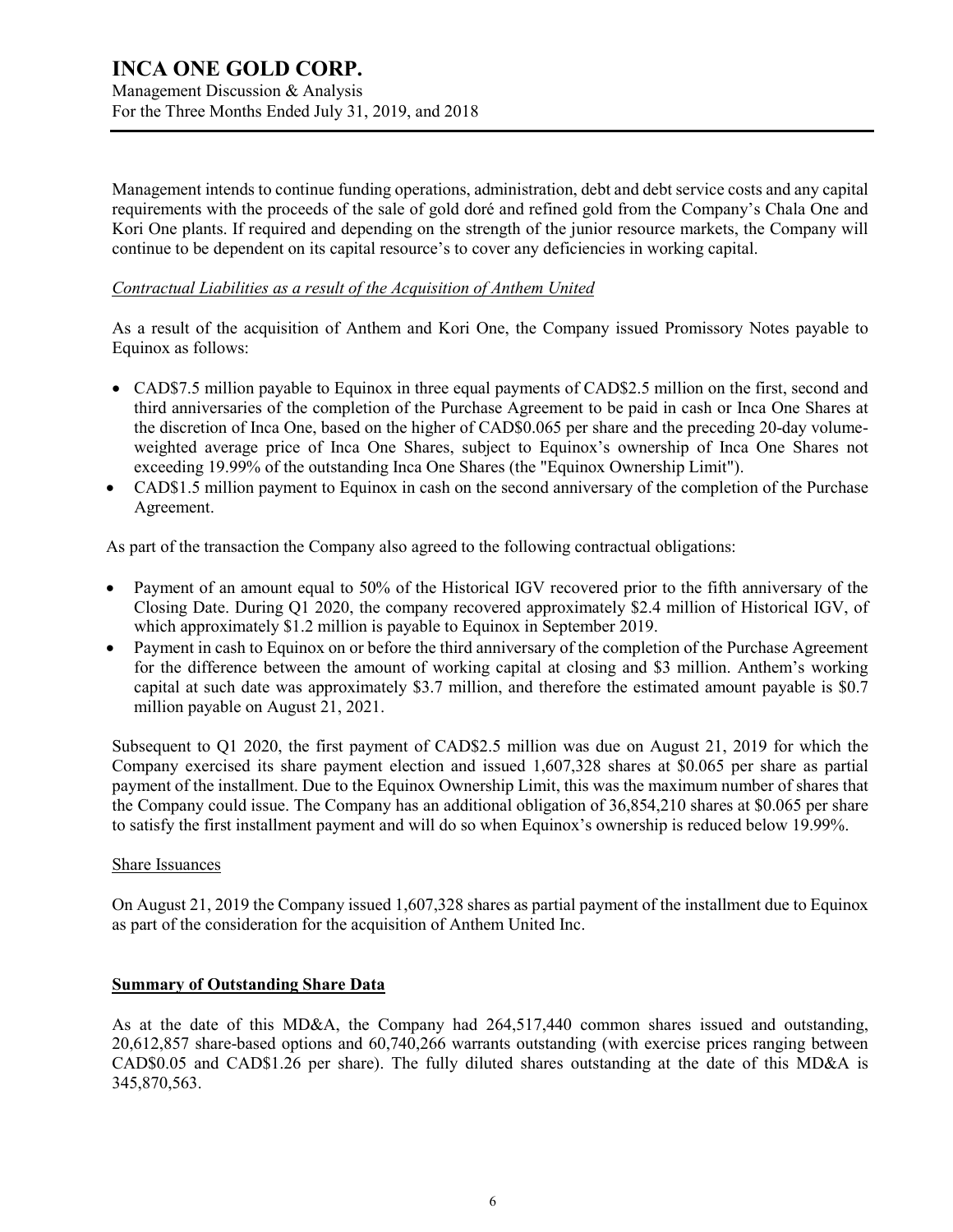### **Transactions with Related Parties**

### **(a) Related Party Transactions**

The Company's related parties consist of the Company's directors, officers and companies associated with these individuals including the following:

- A company owned by Edward Kelly, the Company's CEO (also a director).
- A company owned by Mark Wright, the Company`s VP Operations & New Projects.

The following expenditures were charged by related parties during the Three Months Ended July 31, 2019 and 2018:

|                                          | Three Months Ended July |         |
|------------------------------------------|-------------------------|---------|
|                                          |                         | 31,     |
|                                          | 2019                    | 2018    |
|                                          | S                       |         |
| Management, salaries and consulting fees | 99,075                  | 69,529  |
| Director fees                            | 7,152                   | 7,446   |
| Share-based payments                     | 17,935                  | 28,318  |
|                                          | 124,162                 | 105,293 |

Consulting and management fees were paid to companies controlled by the CEO and VP Operations & New Projects.

### **(b) Compensation of Key Management Personnel**

The Company's key management personnel have authority and responsibility for planning, directing and controlling the activities of the Company and includes the Directors, CEO, CFO, and VP Operations & New Projects. Compensation in respect of services provided by key management consists of consulting and management fees paid to companies controlled by the CEO and VP Operations & New Projects and by the issue of options. The compensation for key management personnel paid as management were for the three months ended July 31, 2019 and 2018 as follows:

|                      |         | Three Months Ended |
|----------------------|---------|--------------------|
|                      |         | July 31,           |
|                      | 2019    | 2018               |
|                      | S       |                    |
| Management fees      | 61,430  | 46,009             |
| Salaries             | 37,645  | 23,520             |
| Share-based payments | 12,253  | 28,318             |
|                      | 111,328 | 97,847             |

### **(c) Related Party Balances**

All related party balances payable, including for business expenses reimbursements, interim advances to the Company, annual bonuses as approved by the board of directors, and for services rendered as at July 31, 2019 are non-interest bearing and payable on demand, and are comprised of \$0.13 million (April 30, 2019 - \$0.12 million) payable to the CEO and a company controlled by the CEO, \$0.05 million (April 30,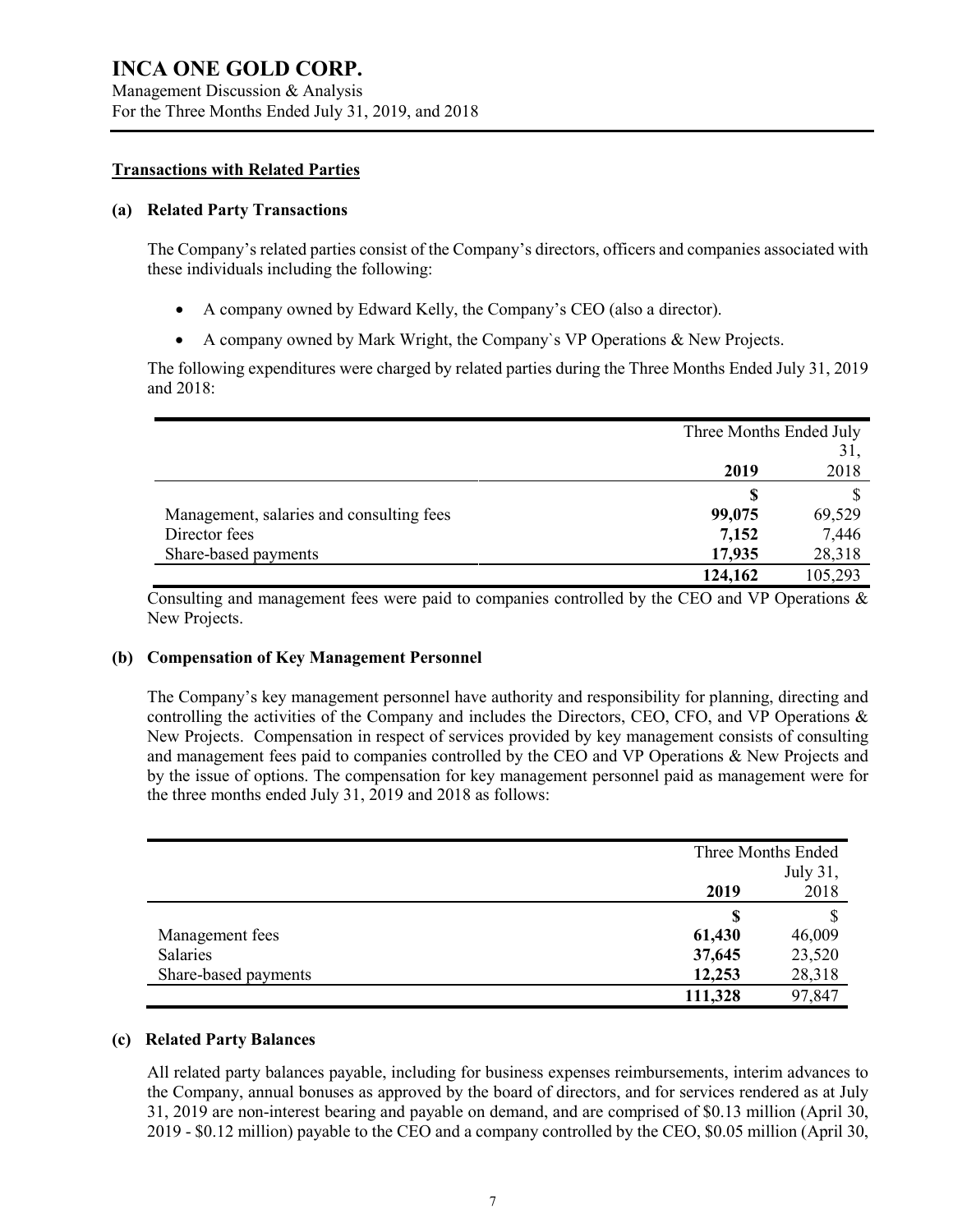Management Discussion & Analysis For the Three Months Ended July 31, 2019, and 2018

2019 - \$0.05 million) payable to the VP Operations & New Projects or a company controlled by the VP Operations & New Projects, \$0.11 million (April 30, 2019 - \$0.11 million) payable to the CFO and \$nil million payable (April 30, 2019 – \$0.02 million payable) to the Directors or companies controlled by the Directors.

### **Commitments**

In addition to the commitments in connection with the Company's financings, the Company has:

- a three-year rent agreement for its corporate office in Lima, Peru, with a monthly payment of \$3,574 and termination date on July 31, 2021, and
- a five-year rent agreement for its corporate office in Vancouver, Canada with a monthly fee of CAD\$3,726 and termination date on July 31, 2023.

During the three months ended July 31, 2019 the Company had commitments through a financial liability to sell approximately 742 ounces of gold doré to a third party, which would be settled at a future date in either cash or through the delivery of gold. At July 31, 2019, the fair value of amount owing under these contracts at the gold spot rate were \$1.1 million (April 30, 2019 - \$1 million) and is included in derivative financial liability.

As at July 31, 2019 the Company had commitments to sell approximately 1,842 ounces of gold doré to third parties, which was settled subsequent to July 31, 2019 through the delivery of gold. At July 31, 2019 the fair value of these commitments is \$2.4 million. Additionally, the Company received advances of \$0.5 million to be offset against future sales of gold doré. Both amounts, totaling \$2.9 million (April 30, 2019 - \$1.8 million) have been included as current deferred revenues.

A summary of undiscounted liabilities and future operating commitments on July 31, 2019 are as follows:

|                                                         |              | Within One | One to Five |
|---------------------------------------------------------|--------------|------------|-------------|
|                                                         | <b>Total</b> | Year       | Years       |
| <b>Maturity analysis of financial liabilities</b>       | S            | \$         | \$          |
| Accounts payable and accrued liabilities                | 2,449,172    | 2,449,172  |             |
| Secured debentures                                      | 1,476,079    |            | 1,476,079   |
| Contractual liability as a result of the acquisition of |              |            |             |
| Anthem United                                           | 7,815,824    | 3,044,928  | 4,770,896   |
| Derivative financial liability                          | 1,059,242    | 1,059,242  |             |
|                                                         | 12,800,317   | 6,553,342  | 6,246,975   |
| <b>Commitments</b>                                      |              |            |             |
| Office lease rental                                     | 223,401      | 77,924     | 146,107     |
| Gold sale deferred revenue                              | 2,859,242    | 2,859,242  |             |
| Asset retirement and reclamation obligations            | 1,098,003    |            | 1,098,003   |
|                                                         | 4,180,646    | 2,936,536  | 1,244,110   |
|                                                         | 16,980,963   | 9,489,878  | 7,491,085   |

### Contingent Debenture

In September 2016 the Company completed a comprehensive capital restructuring which involved: (i) negotiating with debt holders to reduce long and short term debt, (ii) a private placement to provide sufficient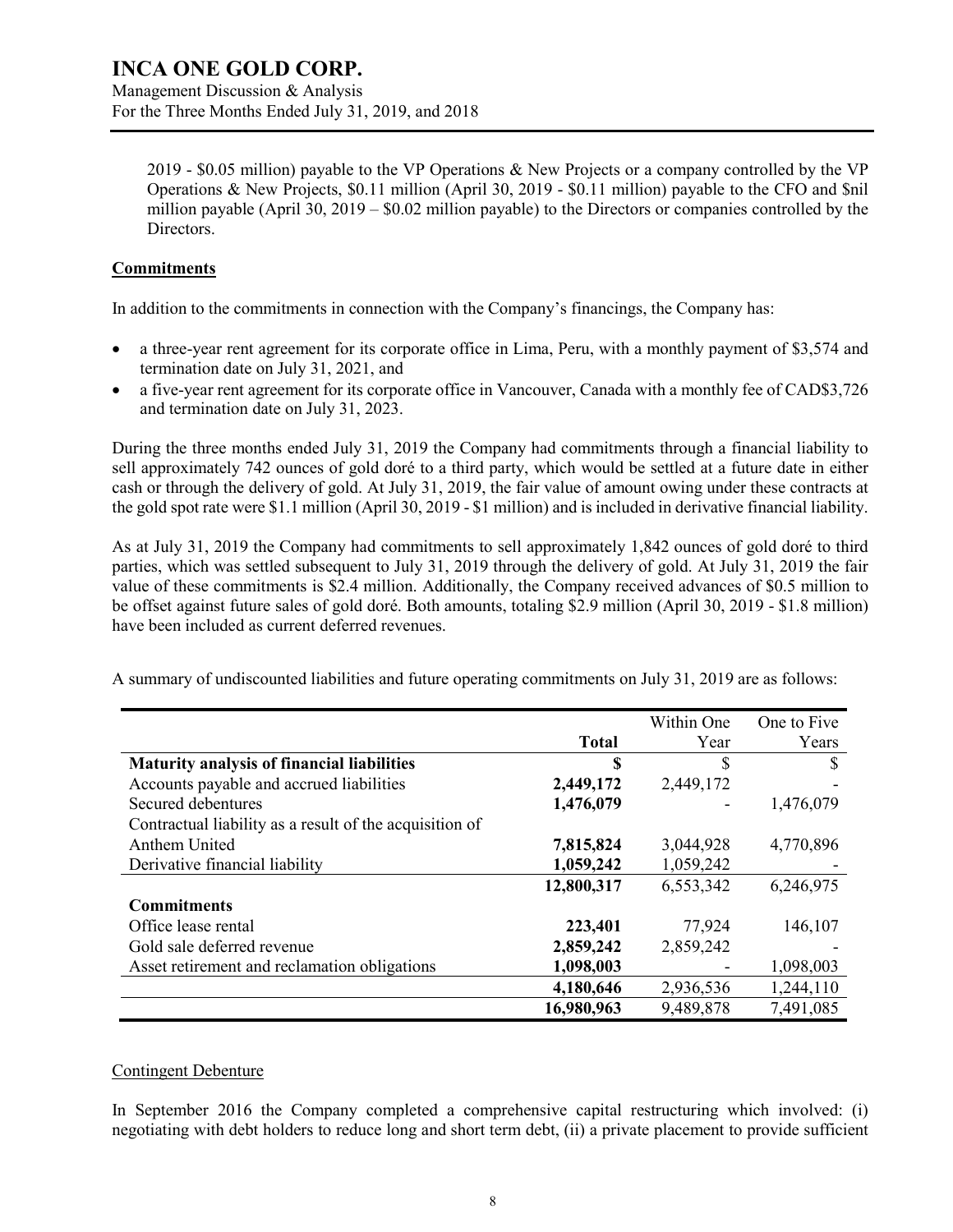Management Discussion & Analysis For the Three Months Ended July 31, 2019, and 2018

working capital to ramp-up operations at the Chala Plant; and (iii) consolidating the Company's shares. As result of this restructuring, the Company issued a \$0.78 million contingent debenture certificate (the "Contingent Debenture"), which only becomes payable on the date that the Company achieves two production milestones including (i) achieving 300 tonnes per day mineral processing capacity in Peru, and (ii) achieving three months of 200 tonnes per day average daily production. Upon reinstatement, the Contingent Debenture will have a 12% annual interest rate paid quarterly in arrears, twelve-month term to maturity, certain early redemption features, and a general security agreement will be issued. If the performance milestones are not achieved before August 31, 2026 the Contingent Debenture will be cancelled.

As of July 31, 2019 the value of the contingent debenture was \$nil because the Company has not achieved three months of consecutive 200 tonnes per day average daily production. However, the first milestone of 300 tonnes per day mineral processing capacity in Peru was achieved as a result of the acquisition of Anthem.

### **Fair Value of Financial Instruments**

As at July 31, 2019, the Company's financial instruments consist of cash, receivables, long term receivables, accounts payable and accrued liabilities, promissory notes payable, contractual liabilities, derivative financial liabilities and secured debentures.

IFRS requires disclosures about the inputs to fair value measurements for financial assets and liabilities recorded at fair value, including their classification within a hierarchy that prioritizes the inputs to fair value measurement.

The three levels of hierarchy are:

Level 1 – Unadjusted quoted prices in active markets for identical assets or liabilities;

Level 2 – Inputs other than quoted prices that are observable for the asset or liability, either directly or indirectly; and

Level 3 – Inputs for the asset or liability that are not based on observable market data.

As at July 31, 2019, the Company believes that the carrying values of cash, receivables, accounts payable and accrued liabilities, promissory notes payable, contractual liabilities and secured debentures approximate their fair values because of their nature and relatively short maturity dates or durations or their interest rates approximate market interest rates. The gold delivery contracts, being a derivative financial liability, have been assessed on the fair value hierarchy described above and are classified as Level 2.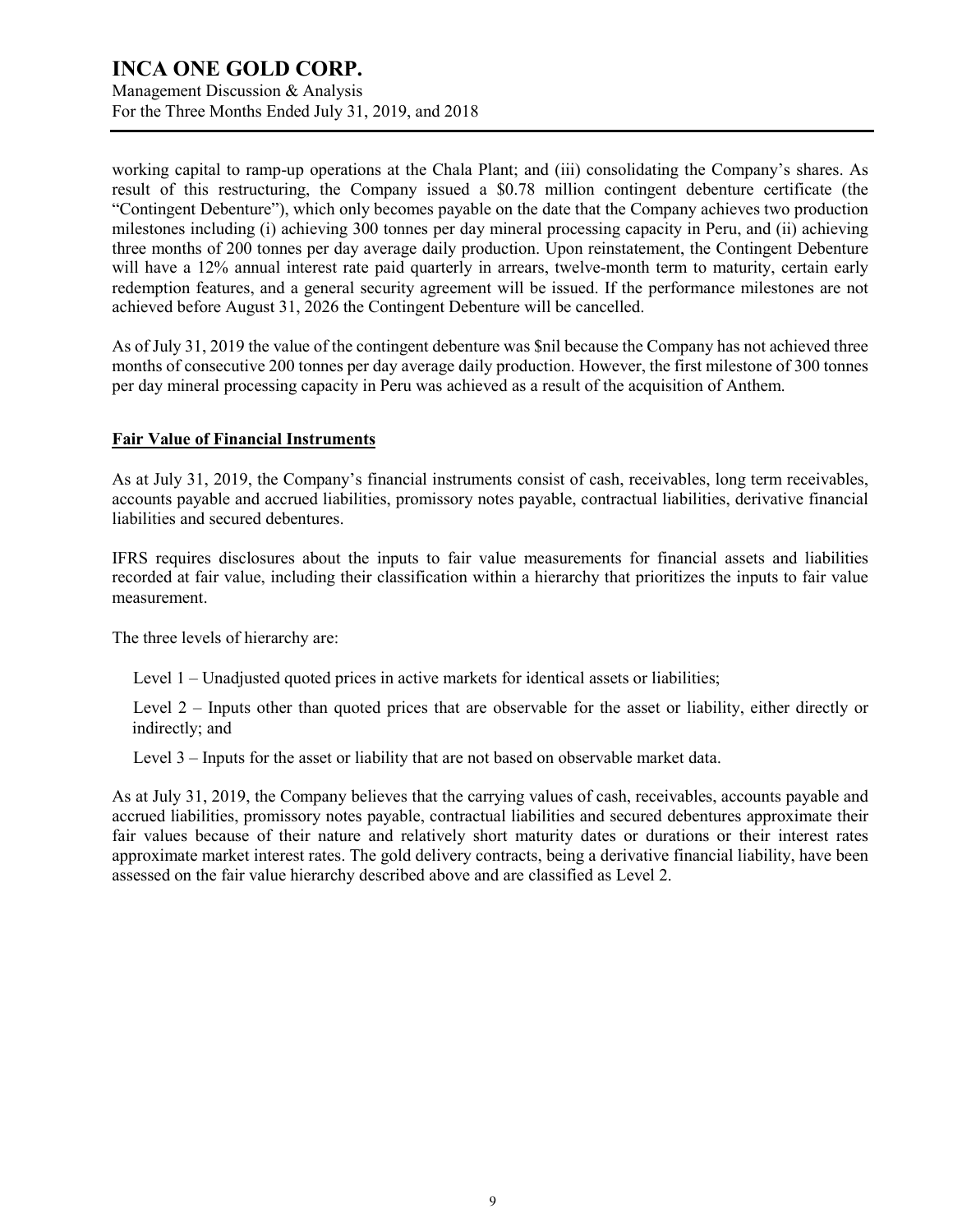Management Discussion & Analysis For the Three Months Ended July 31, 2019, and 2018

### **Financial Instruments Risk**

The Company's financial instruments are exposed in varying degrees to a variety of financial risks. The Board approves and monitors the risk management processes:

*(i) Credit risk*

Credit risk exposure primarily arises with respect to the Company's cash and receivables. The risk exposure is limited because the Company places its instruments in banks of high credit worthiness within Canada and continuously monitors the collection of other receivables.

### *(ii) Liquidity risk*

Liquidity risk is the risk that the Company cannot meet its financial obligations as they become due. The Company's approach to managing liquidity is to ensure as far as possible, that it will have sufficient liquidity to settle obligations and liabilities when they become due. As at July 31, 2019, the Company had cash of \$2.5 million (April 30, 2019 - \$1.8 million) and current working capital of \$2.3 million (April 30, 2019 - \$3.4 million) with total liabilities of \$16.8 million (April 30, 2019 - \$15.1 million).

A summary of the Company's future operating commitments is presented above under the Commitments and Contingencies section.

### *(iii) Market risk*

a. Interest rate risk

Interest rate risk is the risk that the fair value or future cash flows of a financial instrument will fluctuate because of changes in market interest rates.

The Company invests cash in guaranteed investment certificates at fixed or floating interest rates in order to maintain liquidity while achieving a satisfactory return for shareholders. A change of 100 basis points in the interest rates would not be material to the financial statements. At April 30, 2019, the Company had no variable rate debt.

b. Foreign currency risk

Foreign exchange risk is the risk that the fair value of future cash flows of a financial instrument will fluctuate because of the changes in the foreign exchange rates. The Company is exposed to the financial risk related to the fluctuation of foreign exchange rates associated with the fluctuations in its Canadian dollar and the Peruvian New Sol ("Sol") bank accounts as well as the translation of foreign-held assets and liabilities at current exchange rates.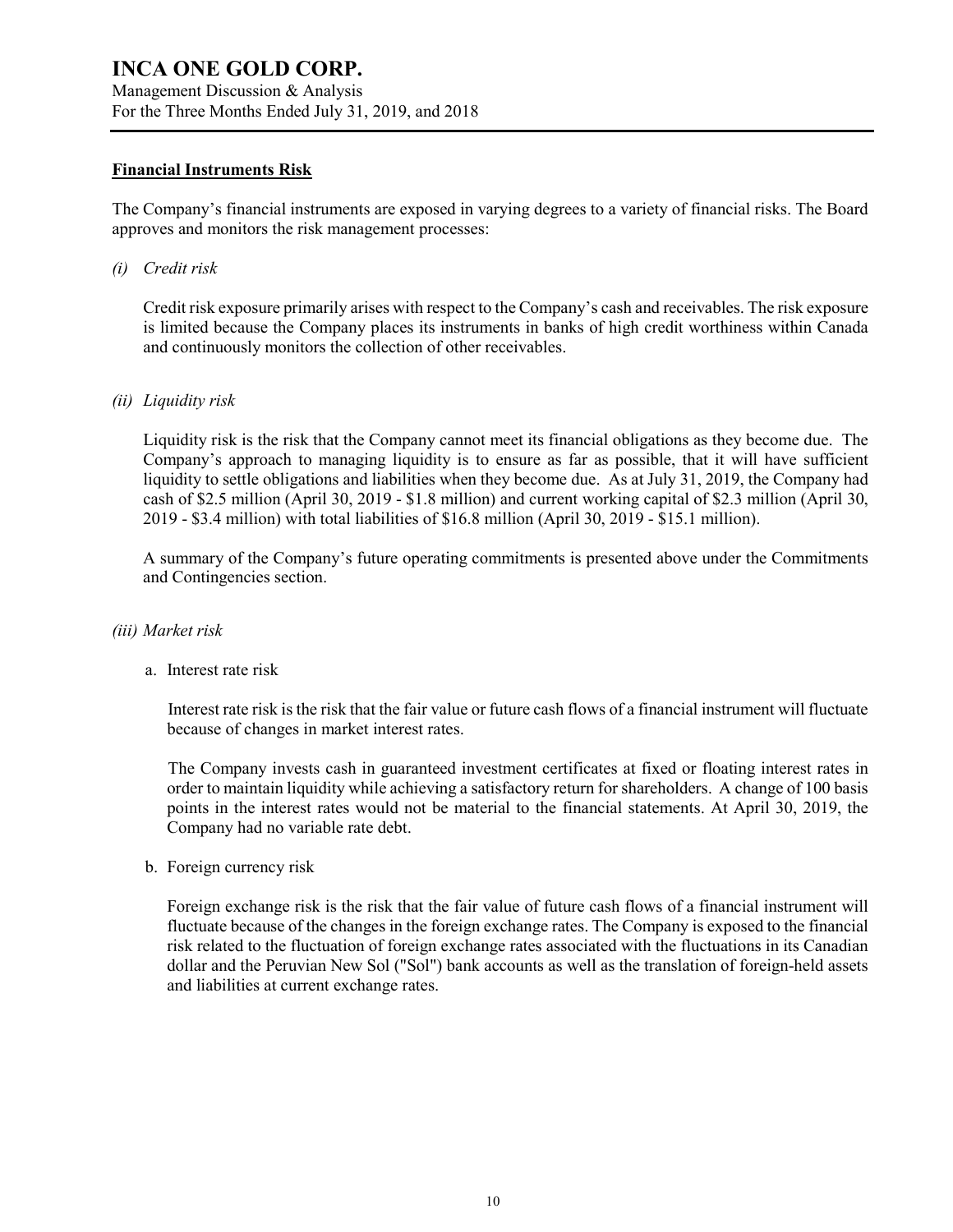Management Discussion & Analysis For the Three Months Ended July 31, 2019, and 2018

|                                                    | <b>July 31, 2019</b> | April 30, 2019 |
|----------------------------------------------------|----------------------|----------------|
|                                                    | S                    | S              |
| CAD dollar:                                        |                      |                |
| Cash                                               | 22,628               | 7,140          |
| Receivables                                        | 36,580               | 23,857         |
| Accounts payable and accrued liabilities           | (674, 882)           | (430,578)      |
| Secured debentures                                 | (1, 176, 080)        | (1,148,011)    |
| Contractual liability as result of the acquisition |                      |                |
| of Anthem United                                   | (6,099,730)          | (5,813,425)    |
| Derivative financial liability                     | (1,059,242)          | (951, 467)     |
| Net assets (liabilities)                           | (8,950,726)          | (8,312,484)    |
| Sol:                                               |                      |                |
| Cash                                               | 33,891               | 109,747        |
| Receivables                                        | 1,510,072            | 4,144,524      |
| Accounts payable and accrued liabilities           | (687,579)            | (625, 297)     |
| Net assets (liabilities)                           | 856,384              | 3,628,974      |

The Company's net exposure to the Canadian dollar and Sol on financial instruments, in US dollar equivalents, is as follows:

Assuming all other variables constant, an increase or a decrease of 10% of the Canadian dollar against the US dollar, as of July 31, 2019 would have changed the Company's net loss by approximately \$0.9 million. Assuming all other variables constant, an increase or a decrease of 10% of the Peruvian sol against the US dollar, as of July 31, 2019 would have changed the Company's net loss by approximately \$0.1 million.

The Company had no hedging agreements in place with respect to foreign exchange rates.

c. Commodity price risk

Commodity price risk is the risk of financial loss resulting from movements in the price of the Company's commodity inputs and outputs. The Company's price risk relates primarily to: the spot price of gold for its derivative financial liability balance and future gold price expectations as it relates to sales revenues. The Company continuously monitors precious metal trading prices as they are included in projections prepared to determine its future strategy.

### **Off-Balance Sheet Arrangements**

The Company has not entered into any off-balance sheet arrangements.

#### **Critical Accounting Policies and Estimates**

The preparation of the Company's consolidated financial statements in accordance with IAS 1, *Presentation of Financial Statements*, requires management to make certain critical accounting estimates and to exercise judgment that affect the accounting policies and the reported amounts of assets, liabilities and disclosure of contingent assets and liabilities at the date of the consolidated financial statements and reported amounts of revenues and expenses during the reporting period. Estimates and assumptions are continually evaluated based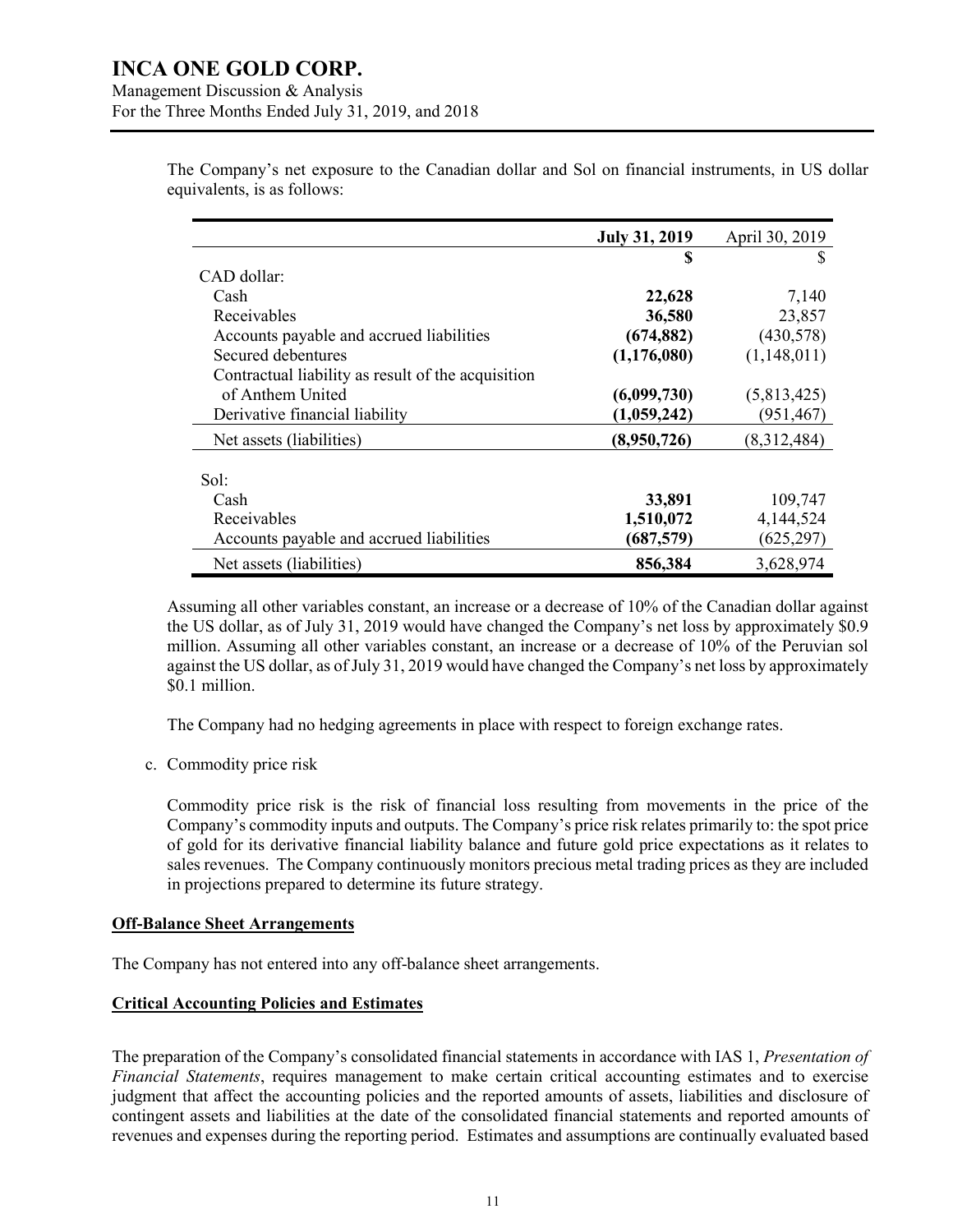Management Discussion & Analysis For the Three Months Ended July 31, 2019, and 2018

on historical experience and other factors, including expectations of future events that are believed to be reasonable under the circumstances. In the future, actual experience may differ from these estimates and assumptions. Revisions to accounting estimates are recognized in the period in which the estimates are revised and in any future periods affected. Uncertainty about these assumptions and estimates could result in outcomes that require a material adjustment to the carrying amounts of assets or liabilities in future periods.

Significant accounting judgments that Management has made in the process of applying accounting policies which it considers have had the most significant effect on the amounts recognized in the consolidated financial statements include, but are not limited to going concern, title to and economic recoverability and probability of future economic benefits of exploration and evaluation assets, date of commencement of commercial production, and determination of functional currency. Management considers the areas currently requiring a significant degree of estimation and assumption and which have a significant risk of resulting in a material adjustment to the carrying amount of assets and liabilities within the next financial year, to include, but not be limited to, the value attributed to share-based compensation, promissory notes payable, secured debentures and debentures with warrants, marketable securities, long term receivable, asset retirement and reclamation obligation, and deferred taxes.

These accounting policies and estimates are further discussed in the Company's annual audited consolidated financial statements on April 30, 2019.

### **Risks and Uncertainties**

Mineral processing and natural resources exploration, development, and production involve a number of business risks, some of which are beyond the Company's control. These can be categorized as operational, financial and regulatory risks.

### *Operational Risks:*

The Company continuously monitors and responds to changes in operational risks, such as those noted below, and seeks to adhere to all regulations governing its operations.

Mineral Supply: The Company may not be able to source sufficient mill feed to operate both the Chala One and Kori One plants economically. In particular, the Company currently sources material exclusively from thirdparty sources and faces a competitive marketplace for purchase of supply from Peruvian government-approved mineral sources. Consequently, the Company does not have control over the mineral grade, metallurgical recovery, nor quantities received, noting that the Company mitigates this risk by working with minimum cut-off purchase grades, providing fair terms to their customers, and sourcing material from established suppliers to ensure best efficiency and profitability of its plant operation.

Production Schedules: In relation to the mineral supply risks, no assurances can be provided that production schedules at the Chala One plant nor the Kori One plant, and the related operating margins and cash flows, are achieved, noting that failure to meet these schedules can have an adverse impact on the Company's profitability, results of operations, cash flows, and overall financial conditions.

Qualified Staff: Due to the competitive marketplace, the Company may have difficulty in hiring and retaining skilled employees and contractors to source sufficient mineral feed, operate the Chala One plant and the Kori One plant effectively (noting the diversity of mill feed received), and effectively administer the Peruvian permitting, compliance, exportation, and regulatory functions.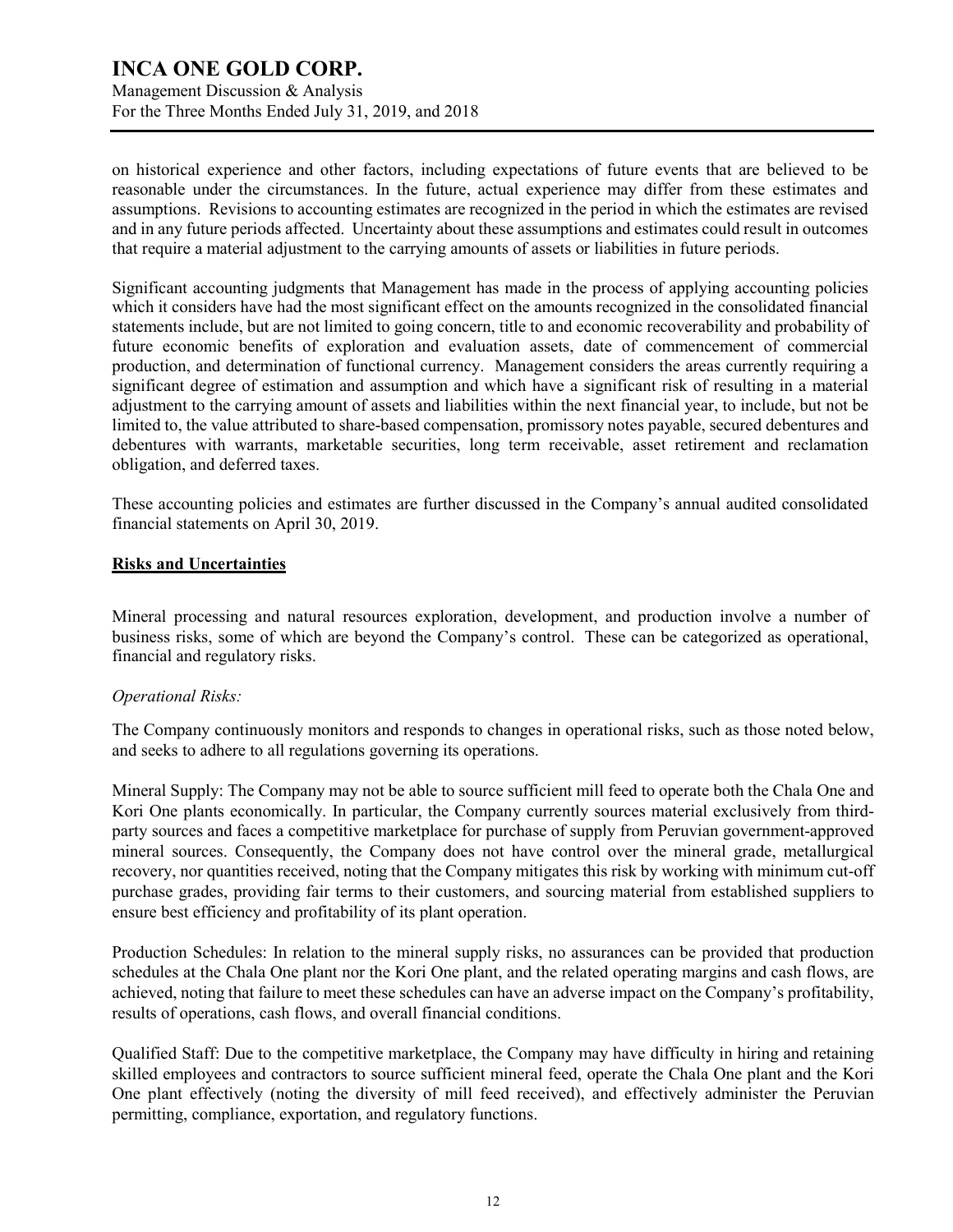Management Discussion & Analysis For the Three Months Ended July 31, 2019, and 2018

Regulations, Permits, and Hazards: The Company must also manage changing governmental laws and regulations, and the Company cannot guarantee title to its properties and permits. The Company must also contend with environmental hazards (including discharge of pollutants or hazardous chemicals), as well as industrial accidents and occupational and health hazards, mechanical failures, the unavailability of materials and equipment, and or lack of accessibility to required expertise.

Resource Properties: The Company may not be able to find and develop resource properties economically. In addition, the Company may have to deal with development and mining issues including pit slope failures, unusual or unexpected rock formations, poor or unexpected geological or metallurgical conditions, poor or inadequate ventilation, failure of mine communication systems, poor water conditions, interruptions to gas and electricity supplies, human error and adverse weather conditions.

Acquisitions: There is no assurance that the Company will acquire mineral properties and processing plants and any acquisitions may expose the Company to new risks, and the mining industry is intensely competitive for the acquisition of new properties and plants.

### *Financial risks:*

Financial risks include commodity prices, interest rates and fluctuating foreign exchange rates, all of which are beyond the Company's control. Additional financial risks are the Company's ability to raise capital to continue funding its operations.

### *Regulatory risks:*

Regulatory risks include the possible delays in getting regulatory approval to, and permits for, the transactions that the Board of Directors believe to be in the best interest of the Company, and include increased fees for filings, the introduction of ever more complex reporting requirements the cost of which the Company must meet in order to maintain its exchange listing.

### *Financial Instruments and Risk:*

For a description of the risks faced by the Company with respect to financial instruments, see the Company's unaudited condensed interim consolidated financial statements for the Three Months Ended July 31, 2019.

### **Cautionary Statement on Forward-Looking Information**

This MD&A contains forward-looking statements. All statements, other than statements of historical fact, constitute "forward-looking statements" and include any information that addresses activities, events or developments that the Company believes, expects or anticipates will or may occur in the future including the Company's strategy, plans or future financial or operating performance and other statements that express management's expectations or estimates of future performance.

Forward-looking statements are generally identifiable by the use of the words "may", "will", "should", "continue", "expect", "anticipate", "estimate", "believe", "intend", "plan" or "project" or the negative of these words or other variations on these words or comparable terminology. All such forward-looking information and statements are based on certain assumptions and analyses made by the Company's management in light of their experience and perception of historical trends, current conditions and expected future developments, as well as other factors management believes are appropriate in the circumstances. These statements, however,